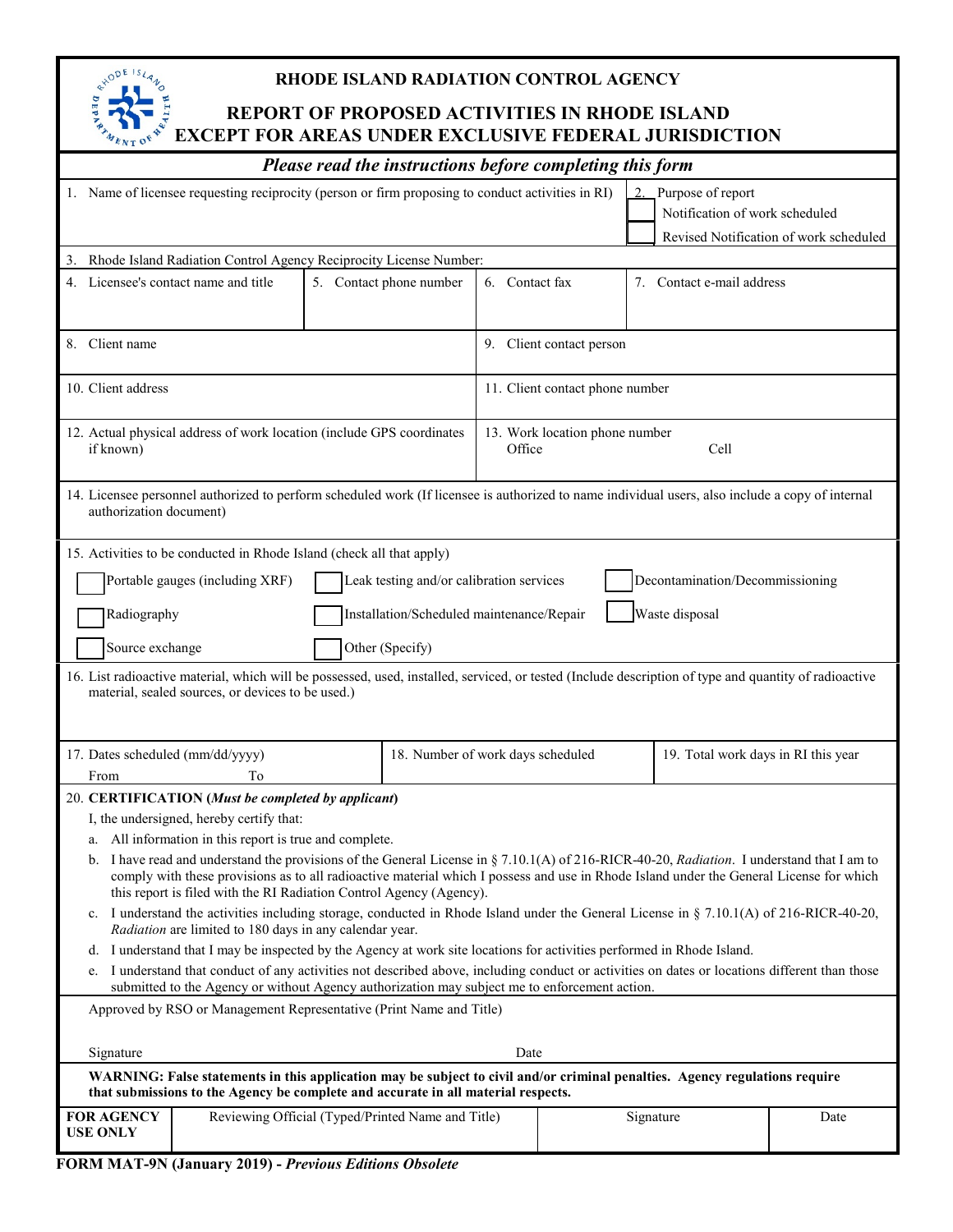#### **REPORT OF PROPOSED ACTIVITIES IN RHODE ISLAND EXCEPT FOR AREAS UNDER EXCLUSIVE FEDERAL JURISDICTION Form MAT-9N (January 2019) - Instructions**

#### *PLEASE READ THIS INFORMATION AND THESE INSTRUCTIONS BEFORE COMPLETING FORM MAT-9N*

§ 7.10.1(A) of 216-RICR-40-20, *Radiation* (Agency regulations) establishes a General License authorizing any person who holds a specific license from the U.S. Nuclear Regulatory Commission (NRC) or another Agreement State to conduct the same activity in Rhode Island, except for areas under exclusive Federal jurisdiction<sup>[1](#page-1-0)</sup>, if the specific license does not limit the authorized activity to specified locations or installations.

Licensees cannot perform work in Rhode Island without first filing Form MAT-9I (*Initial Application for Reciprocity*) **and** Form MAT-9N (*Report of Proposed Activities in Rhode Island Except for Areas under Exclusive Federal Jurisdiction*) in accordance with § 7.10.1(A) of the Agency regulations **or** by applying for a specific RI Radiation Control Agency (Agency) license. After a reciprocity license has been issued by the Agency, a new Form MAT-9N must be submitted at least three days (3) prior to performing each subsequent reciprocity activity in the State of Rhode Island.

### **INSTRUCTIONS**

In completing Form MAT-9N, it is important that the information submitted be specific regarding the location(s) and date(s) of use as well as the activity requested. If it is not possible to provide complete information, such as addresses for the locations of work, the licensee should contact the Agency to discuss proposed work activities. The licensee is responsible for providing additional information as revisions or clarifications as soon as such information becomes available. If the information provided is not complete, there may be a delay in the process of approval for conducting reciprocity activities in the State of Rhode Island until the information is provided.

Most of the information required on Form MAT-9N should be self-explanatory. However, the following items may require some additional clarification.

- *Item 1:* Name of the licensee. This should be the same name that appears on the Agreement State or NRC specific license.
- *Item 12:* Provide the physical address where the work is going to be performed. In addition, licensees should provide driving directions for locations of work without physical addresses or in remote locations. If known, licensees should include Global Positioning System (GPS) coordinates.
- *Item 15:* Check all categories that apply to the licensee's proposed activities in Rhode Island*.* The Agreement State or NRC specific license must authorize all activities for which reciprocity is requested. Licensees should be advised that the documents containing sensitive information must be marked and protected in accordance with any applicable security requirements. This applies to information transmitted to and from the Agency as well as maintained for record keeping purposes.
- *Item 16:* List of radioactive materials, types, activities, sources, and devices to be used/worked on for this reciprocity work. Licensees should identify the specific make and model numbers of sealed sources and devices. (Use additional sheet(s) if necessary.)
- *Items 17-19:* Under the General License, reciprocity activities, including storage (usage), conducted in Rhode Island, are limited to a total of 180 days in any calendar year. The Agency tracks reciprocity usage based on approved usage days. The Agency will not approve any activity under the General License which causes the total usage days to exceed 180 days. The Agency may note and notify the licensee that a filing proposes reciprocity activities which approach or would exceed the 180-day limit. It is important that licensees track the days of use and clarify or delete dates of work when applicable.

<span id="page-1-0"></span> $<sup>1</sup>$  An area under exclusive Federal jurisdiction is an area over which the Federal government exercises legal control without</sup> interference from the jurisdiction and administration of State law. For example, if the work is to be performed on Federal property in Rhode Island, the licensee must first determine the jurisdictional status of the area where the licensee plans to work. If the jurisdictional status of the work site is unknown to the licensee, the licensee should contact the Federal agency that controls the facility where the work is to be performed. A written statement concerning the jurisdictional status is not required to file for reciprocity. However, it is recommended that the licensee obtain such a statement for the file for future reference and inspection purposes.